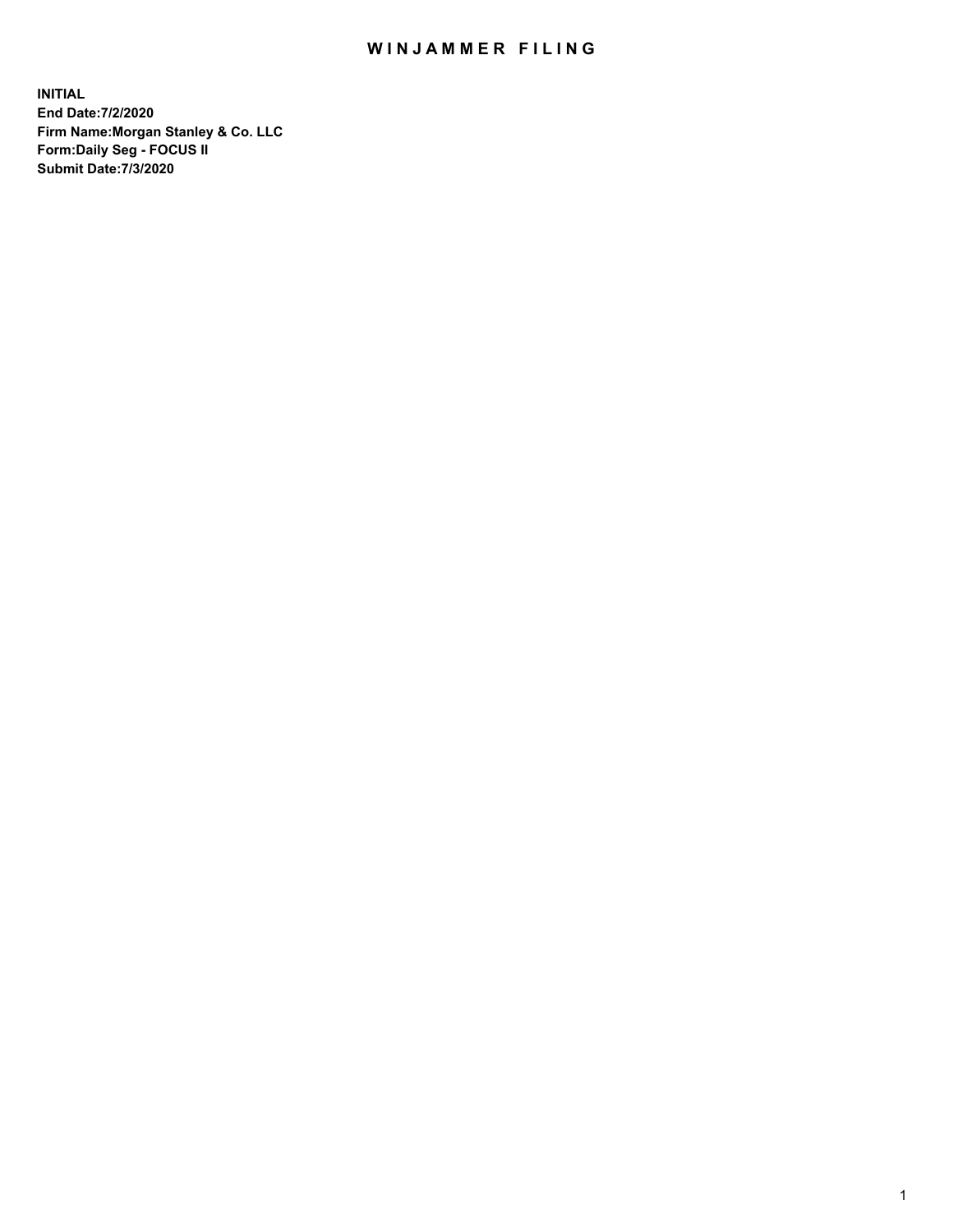**INITIAL End Date:7/2/2020 Firm Name:Morgan Stanley & Co. LLC Form:Daily Seg - FOCUS II Submit Date:7/3/2020 Daily Segregation - Cover Page**

| Name of Company                                                                                                                                                                                                                                                                                                                | Morgan Stanley & Co. LLC                                    |
|--------------------------------------------------------------------------------------------------------------------------------------------------------------------------------------------------------------------------------------------------------------------------------------------------------------------------------|-------------------------------------------------------------|
| <b>Contact Name</b>                                                                                                                                                                                                                                                                                                            | <b>Ikram Shah</b>                                           |
| <b>Contact Phone Number</b>                                                                                                                                                                                                                                                                                                    | 212-276-0963                                                |
| <b>Contact Email Address</b>                                                                                                                                                                                                                                                                                                   | Ikram.shah@morganstanley.com                                |
| FCM's Customer Segregated Funds Residual Interest Target (choose one):<br>a. Minimum dollar amount: ; or<br>b. Minimum percentage of customer segregated funds required:% ; or<br>c. Dollar amount range between: and; or<br>d. Percentage range of customer segregated funds required between:% and%.                         | 235,000,000<br><u>0</u><br>0 <sup>0</sup><br>00             |
| FCM's Customer Secured Amount Funds Residual Interest Target (choose one):<br>a. Minimum dollar amount: ; or<br>b. Minimum percentage of customer secured funds required:% ; or<br>c. Dollar amount range between: and; or<br>d. Percentage range of customer secured funds required between:% and%.                           | 140,000,000<br><u>0</u><br>0 <sub>0</sub><br>0 <sub>0</sub> |
| FCM's Cleared Swaps Customer Collateral Residual Interest Target (choose one):<br>a. Minimum dollar amount: ; or<br>b. Minimum percentage of cleared swaps customer collateral required:% ; or<br>c. Dollar amount range between: and; or<br>d. Percentage range of cleared swaps customer collateral required between:% and%. | 92,000,000<br><u>0</u><br>0 Q<br>0 <sub>0</sub>             |

Attach supporting documents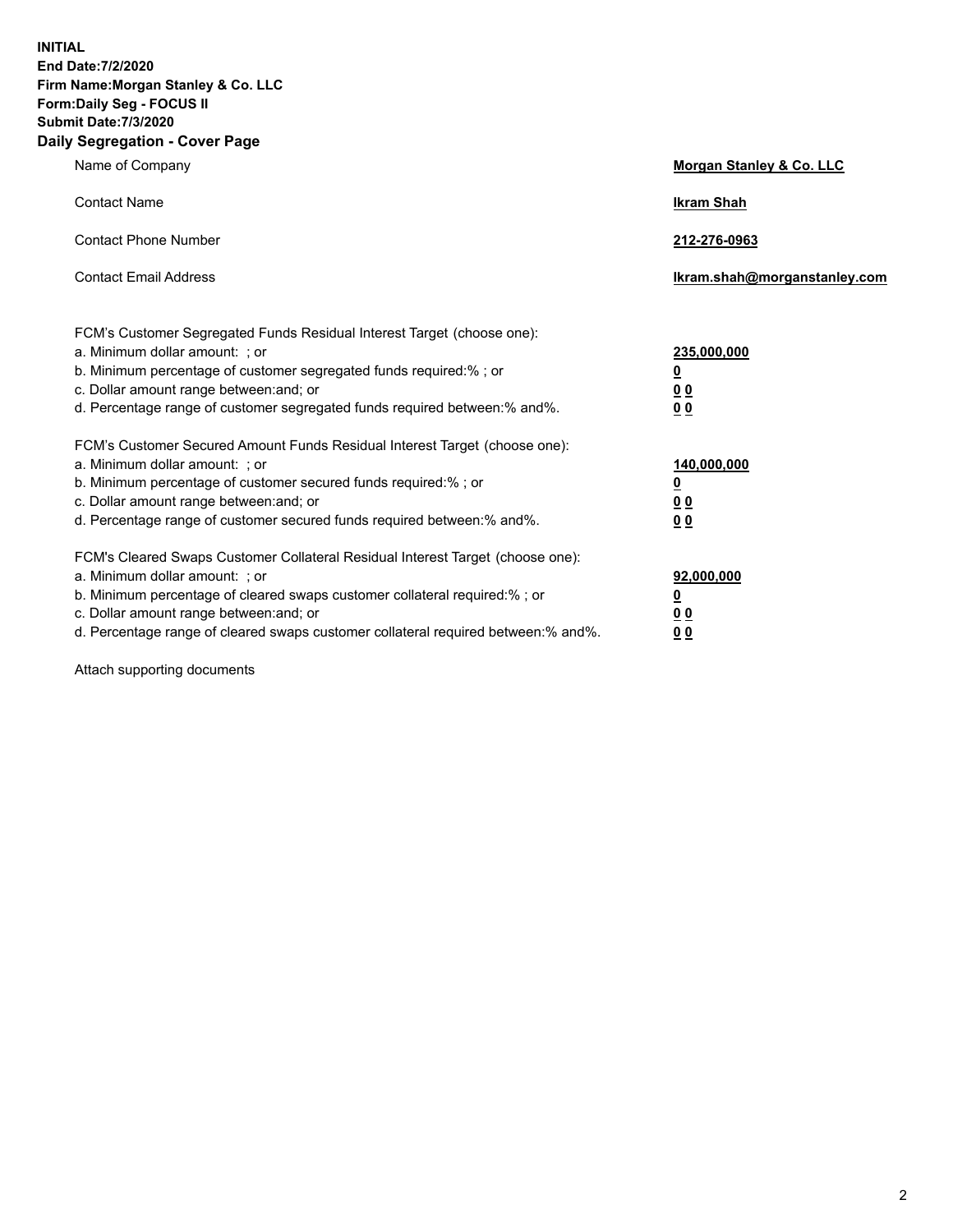| <b>INITIAL</b> | End Date: 7/2/2020<br>Firm Name: Morgan Stanley & Co. LLC<br>Form: Daily Seg - FOCUS II<br><b>Submit Date: 7/3/2020</b><br><b>Daily Segregation - Secured Amounts</b> |                                                                |
|----------------|-----------------------------------------------------------------------------------------------------------------------------------------------------------------------|----------------------------------------------------------------|
|                | Foreign Futures and Foreign Options Secured Amounts<br>Amount required to be set aside pursuant to law, rule or regulation of a foreign                               |                                                                |
| 1.             | government or a rule of a self-regulatory organization authorized thereunder                                                                                          | $0$ [7305]                                                     |
|                | Net ledger balance - Foreign Futures and Foreign Option Trading - All Customers<br>A. Cash                                                                            | 4,391,693,687 [7315]                                           |
| 2.             | B. Securities (at market)                                                                                                                                             | 3,185,342,238 [7317]                                           |
| 3.             | Net unrealized profit (loss) in open futures contracts traded on a foreign board of trade<br>Exchange traded options                                                  | 283,707,852 [7325]                                             |
|                | a. Market value of open option contracts purchased on a foreign board of trade                                                                                        | 4,157,174 [7335]                                               |
|                | b. Market value of open contracts granted (sold) on a foreign board of trade                                                                                          | -11,693,881 [7337]                                             |
| 4.<br>5.       | Net equity (deficit) (add lines 1. 2. and 3.)<br>Account liquidating to a deficit and account with a debit balances - gross amount                                    | 7,853,207,070 [7345]<br>79,432,688 [7351]                      |
|                | Less: amount offset by customer owned securities                                                                                                                      | -77,280,967 [7352] 2,151,721<br>[7354]                         |
| 6.             | Amount required to be set aside as the secured amount - Net Liquidating Equity<br>Method (add lines 4 and 5)                                                          | 7,855,358,791 [7355]                                           |
| 7.             | Greater of amount required to be set aside pursuant to foreign jurisdiction (above) or line<br>6.                                                                     | 7,855,358,791 [7360]                                           |
|                | FUNDS DEPOSITED IN SEPARATE REGULATION 30.7 ACCOUNTS                                                                                                                  |                                                                |
| 1.             | Cash in banks                                                                                                                                                         |                                                                |
|                | A. Banks located in the United States<br>B. Other banks qualified under Regulation 30.7                                                                               | 265,990,317 [7500]<br>515,829,337 [7520] 781,819,654<br>[7530] |
| 2.             | <b>Securities</b>                                                                                                                                                     |                                                                |
|                | A. In safekeeping with banks located in the United States                                                                                                             | 909,817,424 [7540]                                             |
|                | B. In safekeeping with other banks qualified under Regulation 30.7                                                                                                    | 0 [7560] 909,817,424 [7570]                                    |
| 3.             | Equities with registered futures commission merchants                                                                                                                 |                                                                |
|                | A. Cash                                                                                                                                                               | 15,193,319 [7580]                                              |
|                | <b>B.</b> Securities                                                                                                                                                  | $0$ [7590]                                                     |
|                | C. Unrealized gain (loss) on open futures contracts                                                                                                                   | 1,130,553 [7600]                                               |
|                | D. Value of long option contracts                                                                                                                                     | 0 [7610]                                                       |
|                | E. Value of short option contracts                                                                                                                                    | 0 [7615] 16,323,872 [7620]                                     |
| 4.             | Amounts held by clearing organizations of foreign boards of trade<br>A. Cash                                                                                          | $0$ [7640]                                                     |
|                | <b>B.</b> Securities                                                                                                                                                  | $0$ [7650]                                                     |
|                | C. Amount due to (from) clearing organization - daily variation                                                                                                       | $0$ [7660]                                                     |
|                | D. Value of long option contracts                                                                                                                                     | $0$ [7670]                                                     |
|                | E. Value of short option contracts                                                                                                                                    | 0 [7675] 0 [7680]                                              |
| 5.             | Amounts held by members of foreign boards of trade                                                                                                                    |                                                                |
|                | A. Cash                                                                                                                                                               | 3,812,913,061 [7700]                                           |
|                | <b>B.</b> Securities                                                                                                                                                  | 2,275,524,815 [7710]                                           |
|                | C. Unrealized gain (loss) on open futures contracts                                                                                                                   | 282,577,298 [7720]                                             |
|                | D. Value of long option contracts                                                                                                                                     | 4,157,174 [7730]                                               |
|                | E. Value of short option contracts                                                                                                                                    | -11,693,881 [7735] 6,363,478,467                               |
|                |                                                                                                                                                                       | $[7740]$                                                       |
| 6.<br>7.       | Amounts with other depositories designated by a foreign board of trade<br>Segregated funds on hand                                                                    | $0$ [7760]<br>$0$ [7765]                                       |
| 8.             | Total funds in separate section 30.7 accounts                                                                                                                         | 8,071,439,417 [7770]                                           |
| 9.             | Excess (deficiency) Set Aside for Secured Amount (subtract line 7 Secured Statement                                                                                   | 216,080,626 [7380]                                             |
|                | Page 1 from Line 8)                                                                                                                                                   |                                                                |
| 10.            | Management Target Amount for Excess funds in separate section 30.7 accounts                                                                                           | 140,000,000 [7780]                                             |

11. Excess (deficiency) funds in separate 30.7 accounts over (under) Management Target **76,080,626** [7785]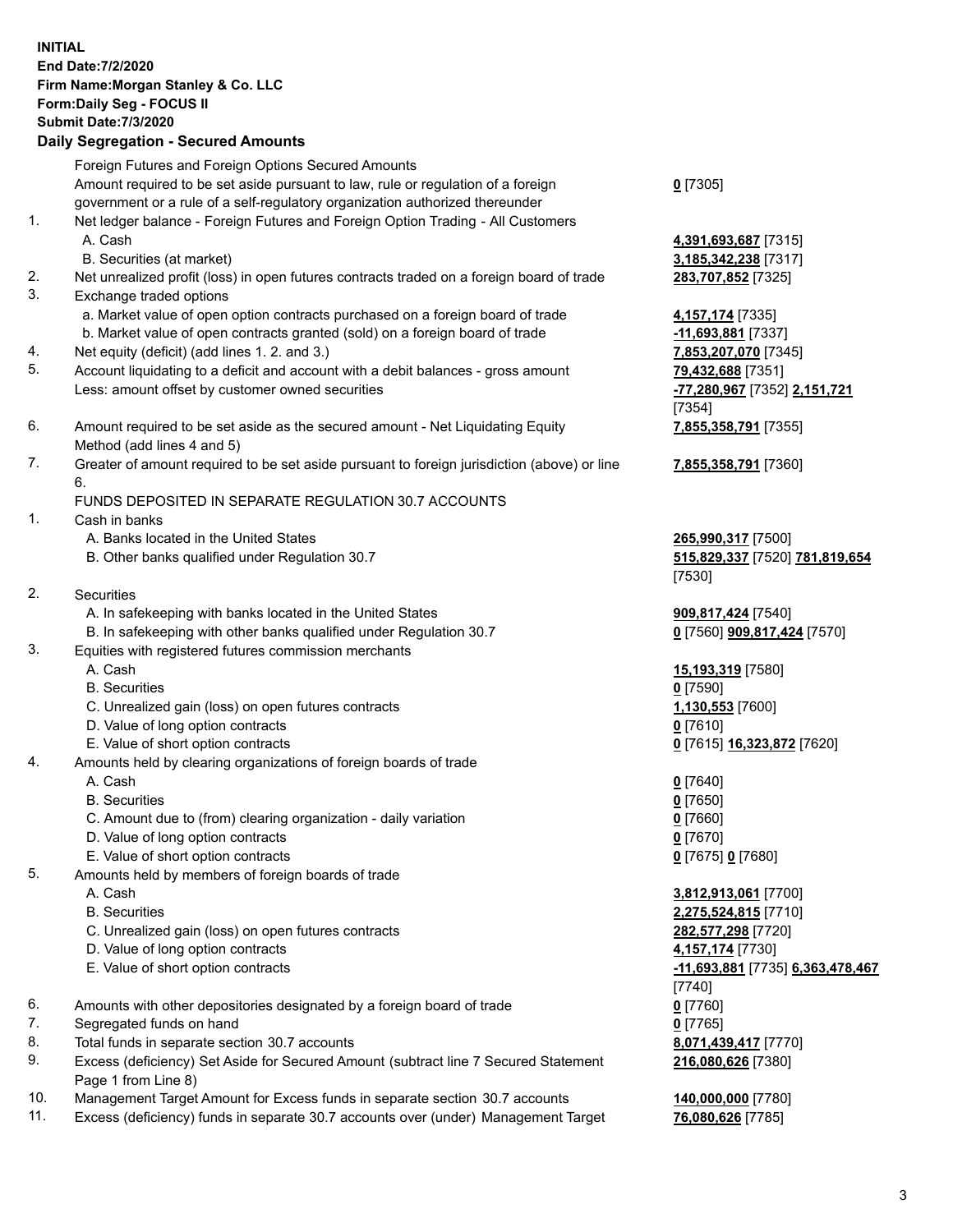**INITIAL End Date:7/2/2020 Firm Name:Morgan Stanley & Co. LLC Form:Daily Seg - FOCUS II Submit Date:7/3/2020 Daily Segregation - Segregation Statement** SEGREGATION REQUIREMENTS(Section 4d(2) of the CEAct) 1. Net ledger balance A. Cash **16,328,652,742** [7010] B. Securities (at market) **8,275,172,666** [7020] 2. Net unrealized profit (loss) in open futures contracts traded on a contract market **1,449,579,443** [7030] 3. Exchange traded options A. Add market value of open option contracts purchased on a contract market **476,621,046** [7032] B. Deduct market value of open option contracts granted (sold) on a contract market **-325,861,828** [7033] 4. Net equity (deficit) (add lines 1, 2 and 3) **26,204,164,069** [7040] 5. Accounts liquidating to a deficit and accounts with debit balances - gross amount **98,895,544** [7045] Less: amount offset by customer securities **-97,238,893** [7047] **1,656,651** [7050] 6. Amount required to be segregated (add lines 4 and 5) **26,205,820,720** [7060] FUNDS IN SEGREGATED ACCOUNTS 7. Deposited in segregated funds bank accounts A. Cash **4,876,675,706** [7070] B. Securities representing investments of customers' funds (at market) **0** [7080] C. Securities held for particular customers or option customers in lieu of cash (at market) **920,870,463** [7090] 8. Margins on deposit with derivatives clearing organizations of contract markets A. Cash **13,144,671,789** [7100] B. Securities representing investments of customers' funds (at market) **0** [7110] C. Securities held for particular customers or option customers in lieu of cash (at market) **7,354,302,203** [7120] 9. Net settlement from (to) derivatives clearing organizations of contract markets **129,693,862** [7130] 10. Exchange traded options A. Value of open long option contracts **476,621,046** [7132] B. Value of open short option contracts **-325,861,828** [7133] 11. Net equities with other FCMs A. Net liquidating equity **14,664,151** [7140] B. Securities representing investments of customers' funds (at market) **0** [7160] C. Securities held for particular customers or option customers in lieu of cash (at market) **0** [7170] 12. Segregated funds on hand **0** [7150] 13. Total amount in segregation (add lines 7 through 12) **26,591,637,392** [7180] 14. Excess (deficiency) funds in segregation (subtract line 6 from line 13) **385,816,672** [7190] 15. Management Target Amount for Excess funds in segregation **235,000,000** [7194]

16. Excess (deficiency) funds in segregation over (under) Management Target Amount Excess

**150,816,672** [7198]